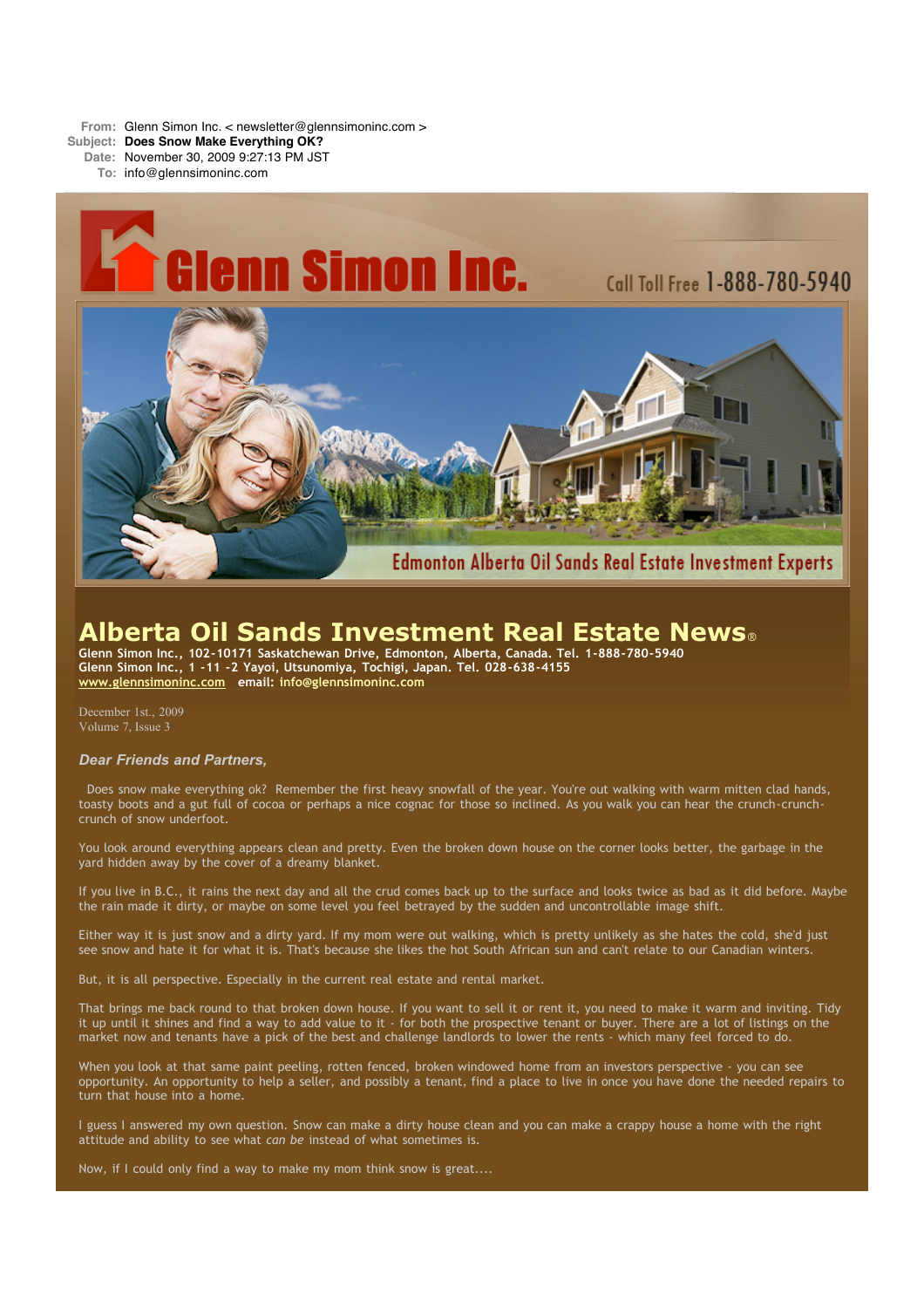

#### **Central Edmonton: Cashflowing Queen Mary Park Suited Bungalow In High Growth Area**

Turbo charge your portfolio. Stylish 4 bedroom 2 bath suited home has over 1195 sq ft of rental space plus a single detached garage. The pictures show the detail and care that went into remodeling this home. Separate entry 1 bedroom + den suite pulls in extra cash flow.

Comes complete with great tenants making this a totally turn-key property for you. Convenient downtown area with easy access to the new Ring Road and refinery row. Excellent neighborhood and HUGE upside potential due to the great purchase price, strong economic fundamentals and the proximity of this home in relation to Edmonton's revitalized core.

Produces \$165 positive cash flow per month using an investor's mortgage plan - taking advantage of current low rates.

Poised for massive growth. This home rents for top dollar and has everything arranged, including financing structure and incredible tenants. Your investment includes: financial analysis, professional inspection, insurance, financing set-up, legal fees, basic accounting, reserve fund, CMA, bi-annual statements, strategic market planning to ensure successful entry and exit, plus much more!

#### **Purchase price: \$325K Total Investment: \$74.2K. Your Estimated 5 Year Profit \$57.2K. Your pre-tax Total ROI is 78% or 16% per year. + \$165 Cash Flow in Your Pocket Every Month**

"Get into action and realize secure, long-term profits"

Already producing a great RETURN. Visit [HERE](http://www.glennsimoninc.com/featured_detail.php?id=69) for the full FEATURE sheet and call 1-888-780-5940 to get started.

-SPECIAL NOTICE: NO CASH, BUT GOOD CREDIT? CALL US TODAY TO LEARN HOW YOU CAN OWN INVESTMENT [PROPERTY===](http://www.myreinspace.com/forums/index.php?showtopic=14824)

-Please remember: All investments carry RISK. Be sure to seek your own independent legal advice-

===============

# **Flow Of Jobs, Royalties Seen As Alberta Stakes CO2 'Trunk Line'**

By Dave Cooper, Edmonton Journal. November 25, 2009

EDMONTON — Thousands of jobs, \$15 billion in additional royalties from oil produced from depleted reservoirs and world-class expertise in carbon dioxide capture and storage (CCS) technologies were touted as the prize for the province, which Tuesday agreed to pay\$495 million over 15 years toward the Alberta Carbon Trunk Line. GRAB THIS [ARTICLE](http://www.edmontonjournal.com/technology/Feds+will+contribute+Alberta+pipeline/2260958/story.html)

### **Alberta Homebuyers Return**

By Marty Hope, Calgary Herald. November 21, 2009

New home buyers from Grande Prairie to Lethbridge are jumping back into the ownership market, despite the fact recessionary clouds are still hovering. Favourable conditions in recent months--including low mortgage rates, inventory reductions and price stabilization--have allowed potential homebuyers in Alberta and across the Prairies to re-enter the market, says Lai Sing Louie, Prairie region economist for Canada Mortgage and Housing Corp. READ [MORE](http://www.calgaryherald.com/business/Alberta+homebuyers+return/2249371/story.html) HERE

===============

# **Oil Sands Hysteria Only Confuses Climate Debate**

November 29, 2009. Ed Stelmach, The Star

I noted with interest the outlandish comments made by Al Gore suggesting greenhouse gas emissions from Alberta's oil sands threaten